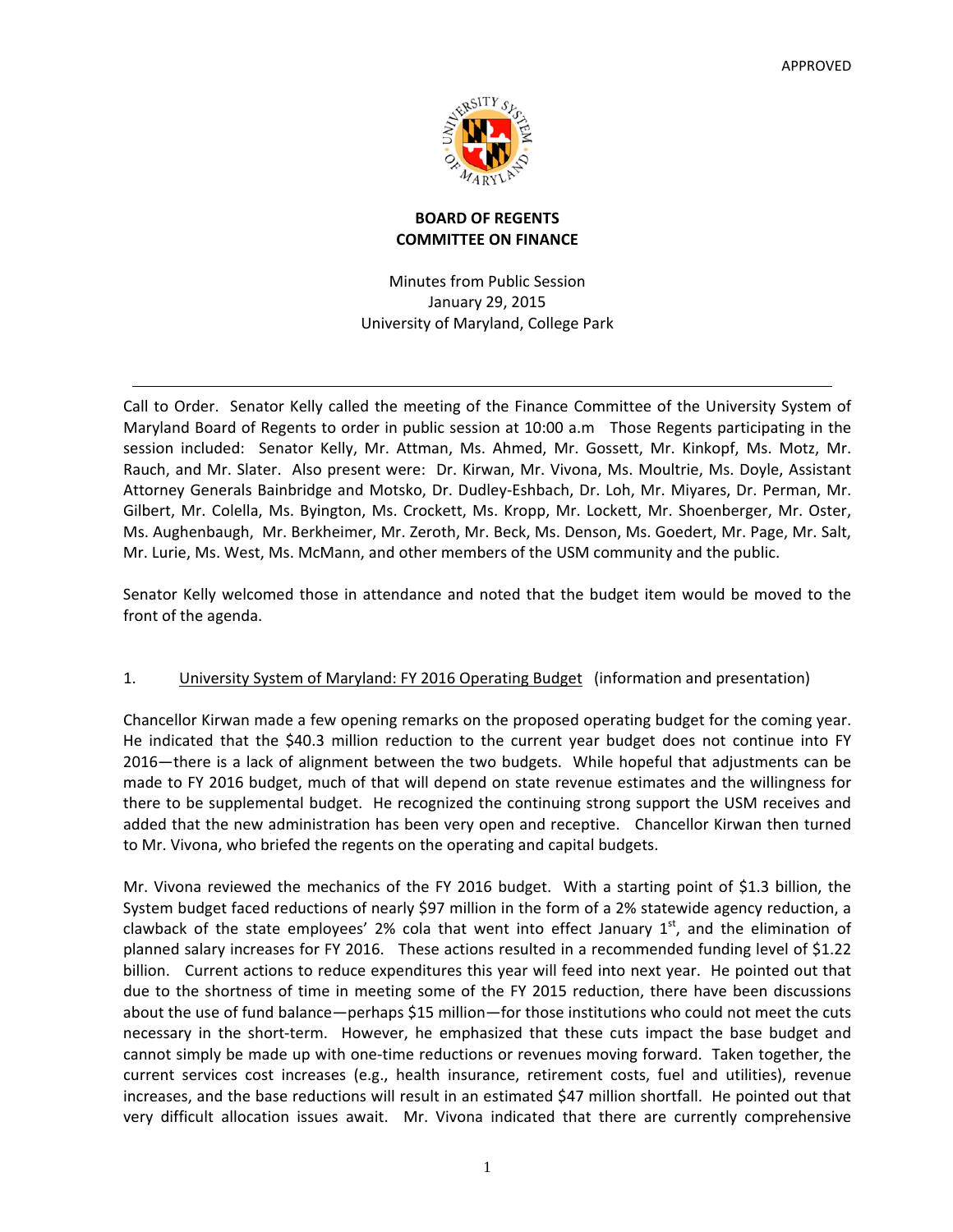position controls in place and that the E&E 2.0 initiative has been launched. He cautioned that the impact on the 55% degree completion level, research funding, retention rates, and other important strategic plan goals will need to be monitored.

Mr. Vivona characterized the CIP as having some good news—the budget is the largest dollar amount ever for a USM five-year CIP—as well as containing some setbacks. The CIP is roughly \$80 million higher than last year, and many of the projects that the Board requested and institutions wanted have been included. While considered generous, the budget is \$100 million less than what had been requested as Board priorities. There were some disappointments, particularly those projects that were deferred and included a donor component. UMCP's computer science project is one such circumstance, where the major piece of state funding has been reversed. In another instance, the scope and programmatic changes to the Southern Maryland Higher Education Center have not yet been recognized by DBM. Notably, no new projects were supported in the CIP. Moving forward, the USM will need to make its case to the State of the value of investing in these facilities.

## 2. University of Maryland University College: Authorization to Initiate a New Business Model (action)

Mr. Miyares began by thanking the regents, chancellor, and members of the staff for the support and guidance he received over the last year. He stated that the proposed changes to the business model of the University were aimed at addressing the long-term challenges facing UMUC. Recently, UMUC went through a painful process of cutting \$60 million from its budget that involved the lay‐off of nearly 300 staff and faculty. Mr. Miyares stated that UMUC is a public institution that must be run like a business. He indicated that the majority of their adjunct faculty are practitioners—accountants, CIO's CEO's and lawyers for instance. He explained that reliance on these scholar-practitioners and full-time faculty on one-to-three-year contracts allows UMUC the flexibility to adapt to the changing workforce needs. In response to the typical question of, "why change?" he stressed that a thriving UMUC is critical for the State and the nation in meeting the goal of 55% college completion. UMUC has a sole focus, learning, and is geared to the adult learner. Working adults must balance family, children, school, and jobs. UMUC is facing long‐term challenges. In order to offer quality at an affordable price, one must have volume and be very scalable. Mr. Miyares emphasized that UMUC is in a very competitive environment, with the newest concern being the large public and private brands. The consensus is that in a few years, the strong national brands will comprise most of the market. Mr. Miyares pointed out that 90% of UMUC's enrollment is currently military-related or Maryland residents. With a shrinking military and a small home state, Mr. Miyares said, "our base is melting under our feet" and we must develop a national footprint beyond the military or UMUC will not succeed.

Mr. Miyares reviewed the process for community feedback which began early in 2014. Those actions are detailed in ATTACHMENT A. Mr. Miyares reiterated that UMUC is not leaving the University System and identified that as the number one feedback matter during the process. He affirmed that the Board of Regents will continue to be the governing board for UMUC. He clarified that this is a framework and that UMUC will return to the Board for approval of specific policies, etc. UMUC needs to be able to seize opportunities and that it is better to change when one is winning rather than when one is losing. He underscored that maintaining the status quo risks the long-term stability of UMUC.

Senator Kelly recognized two guest speakers. Maggie Cohen, Ph.D., J.D., UMUC Collegiate Professor addressed the committee first. She raised significant objections to the proposed plan and asked the regents to take a closer look at what UMUC is currently doing and what will happen to the faculty and staff under the proposal. Dr. Cohen's full remarks are included as ATTACHMENT B. Next, Betty Jo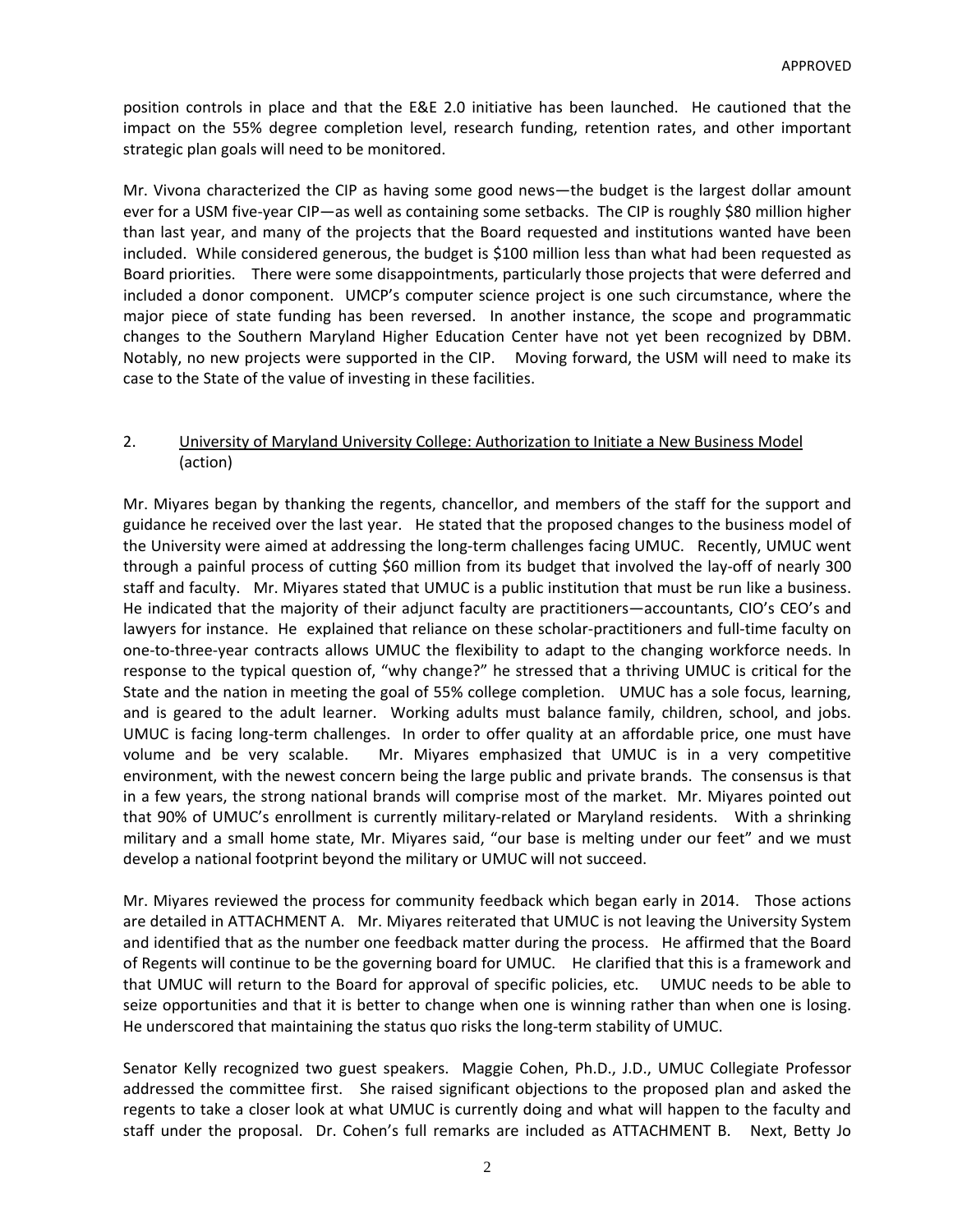Mayeske, Ph.D., Adjunct Professor II addressed the committee. She urged the members of the committee not to accept the request at hand, remarking there was no need to exempt UMUC from prevailing state policies. Dr. Mayeske's full remarks are included as ATTACHMENT C.

Chancellor Kirwan commended Mr. Miyares and his staff for the how they developed and managed the process, highlighting that they had been exceedingly transparent. In expressing his support for the proposal, he called attention the vital role that UMUC plays for the State and the USM. He reiterated that UMUC needs a flexible, nimble operating model which will permit them to continue to operate as a leader in this unique environment. The paper provides a framework from which the president and chancellor will work together and come back to the Board with implementing policies for approval. He addressed the overseas enrollment decline and subsequent need to right size the faculty and staff accordingly. Senator Kelly also commended Mr. Miyares on the extent of the outreach effort that occurred during the process. Regent Ahmed indicated that students shared with her that they felt very involved in the process. She strongly encouraged Mr. Miyares to consider a student member on the management board.

**The Finance Committee recommended that the Board of Regents approve the for University of Maryland University College to initiate a new business model and authorize i) adoption of the framework for a new UMUC business model outlined in the White Paper; ii) formally delegate to UMUC's President the authority to develop and manage its own personnel and faculty policies, subject to the approval of the Board of Regents; iii) support the UMUC President's appointment of a Managing Board having the responsibilities outlined in the White Paper; iv) direct UMUC's President to develop legislative changes in the State Education Statute for review by the Board of Regents and ultimately adoption by the Governor and General Assembly that would achieve the operational goals of Model III described in the White Paper, including providing the same exemptions for all of UMUC's operations that currently exist for its overseas divisions and exemptions for public disclosure requirements with respect to proprietary and competitive information; and, v) instruct the President, together with the Chancellor, to further develop the framework contained in the White Paper for the Board's consideration and action at a future meeting. The University shall return periodically to the Committee to report and update the members on the status of the development and implementation of the Business Model**.

(Senator Kelly moved recommendation, Regent Gossett seconded, unanimously approved)

#### 3. Salisbury University: Facilities Master Plan Update (presentation and information)

Dr. Dudley‐Eshbach gave a brief overview presentation on the update to the facilities master plan. The Plan is based upon and integrated with the 2014‐2018 Strategic Plan. It included input from many campus and community groups. The Plan is focused on maintaining a compact academic core, connecting the east campus across Route 13 to the main campus, and enabling future projects either with or without significant land acquisitions—essentially the creation of a University District with defined campus gateways. The resulting recommendations include renovating and expanding student meeting and recreation space, replacement housing, new fine and performing arts facilities, and additional faculty office space. Dr. Dudley‐Eshbach noted deficits in laboratory and office space, and indicated that several facilities are in need of maintenance. As with the prior update, sustainability is central to the plan. Campus planning and design focuses on conservation at all levels.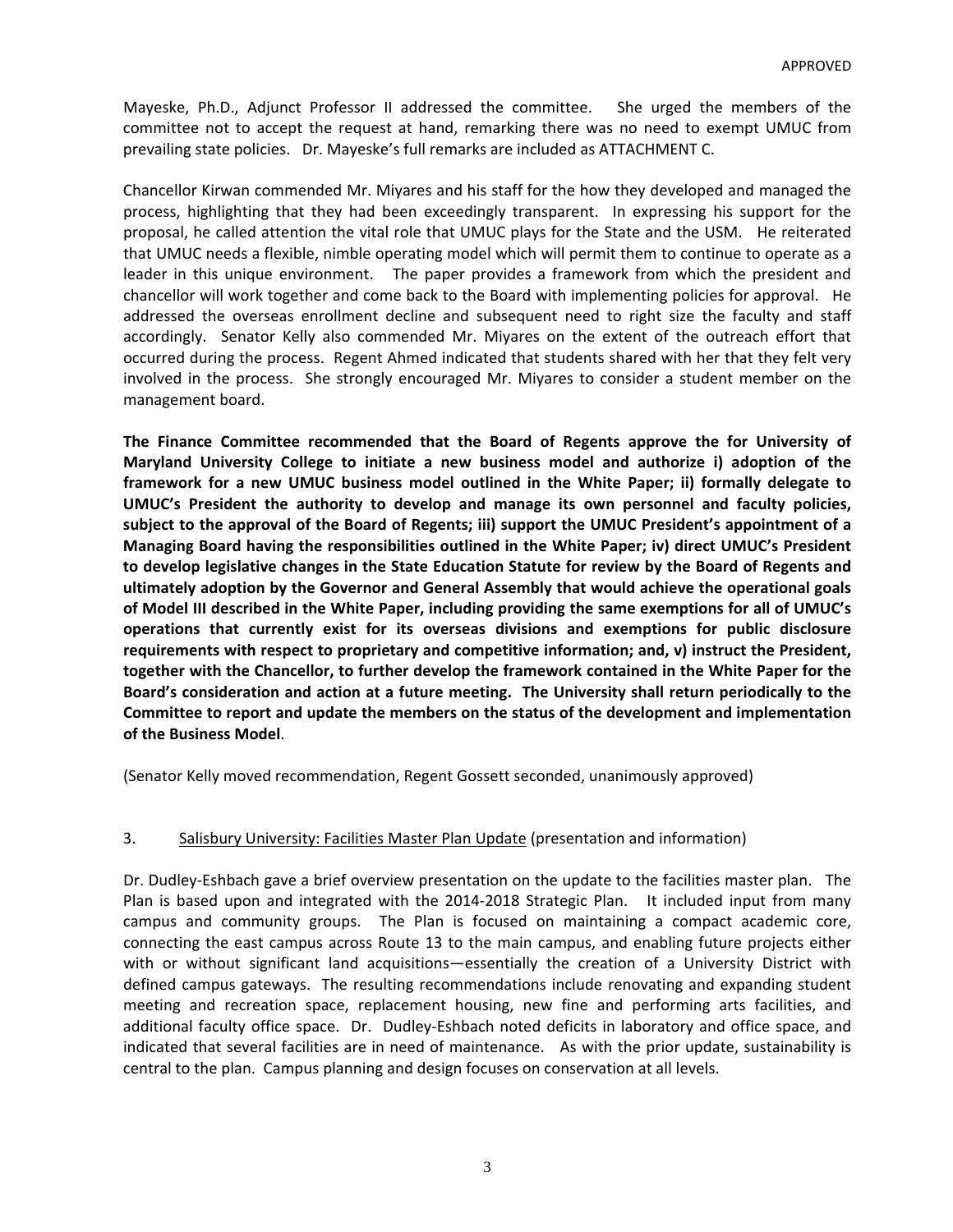The President made note of two projects currently under construction. The new Academic Commons is a 221,00 square foot building that will be transformational on the campus. The Academic Commons will be a major learning center and gathering place. Construction of the new Sea Gull Stadium is also underway. Salisbury, winner of 18 national championships, had fallen well behind its Division III peers. Once constructed, the new facility will be on par with other competitors. Regent Gossett asked if the campus was considering other ways to get students to the other side of Route 13. Mr. Berkheimer, Associate Vice President of Facilities & Capital Management, responded that the campus is working together with SHA in an effort to come up with solutions to implement crosswalks, narrow traffic, and create beautification projects in that corridor. Unfortunately, practical considerations rule out a pedestrian overpass.

Senator Kelly thanked Dr. Dudley‐Eshbach and her staff for their thoughtful presentation. (A copy of the slide presentation is on file with the official copy of the meeting minutes in the Office of the Chancellor.)

## **The Facilities Master Plan Update for Salisbury University will be on the March 12 agenda for consideration of approval by the Finance Committee.**

Dr. Perman introduced the next items on the agenda for the University of Maryland, Baltimore. He indicated that the two requests involve ground leases and are somewhat related. Providing some background, he articulated that the facilities master plan and campus' responsibility to Baltimore City commit the University to improving its connections to Baltimore, and West Baltimore in particular. Projects such as these while improving the community also stimulate economic development in the City. Along those lines, Dr. Perman mentioned that he and Mayor Rawlings‐Blake are co‐chairing a taskforce, *UniverCity Partnership*.

## 4. University of Maryland, Baltimore: Amendments to Ground Lease and Refinancing of Fayette Square Apartments (action)

Ms. Byington summarized the item. There are some restrictions in the ground lease that need to be removed because they impact other potential projects. There are also significant financial benefits to be gained via a refinancing of the project. She indicated that the project cannot meet the operating budget in most years. To make the refinancing economically feasible, the University is providing some credit enhancements, for instance by leasing a number of beds to the extent needed to generate debt service coverage. Ms. Byington specified that the lease cost would not be greater than what the University is already providing. As a result of the refinancing, debt service would decrease by \$500,000 annually.

**The Finance Committee recommended that the Board of Regents approve the revised financial terms between the University and MEDCO as described in the item, and delegate to the Chancellor the authority to (a) complete negotiations with MEDCO relating to revisions to the ground lease and related documentation, and (b) to execute after appropriate legal review, all revisions to the ground lease and required documentation consistent with the applicable University System of Maryland "Policy on Acquisition, Disposition and leasing of Real Property." The University shall continue to work with the University System of Maryland Office of the Vice Chancellor for Administration and Finance and the Office of the Attorney General throughout the document development processes.**

(Regent Gossett moved recommendation, Regent Attman seconded, unanimously approved; Regent Kinkopf recused himself from the discussion/vote)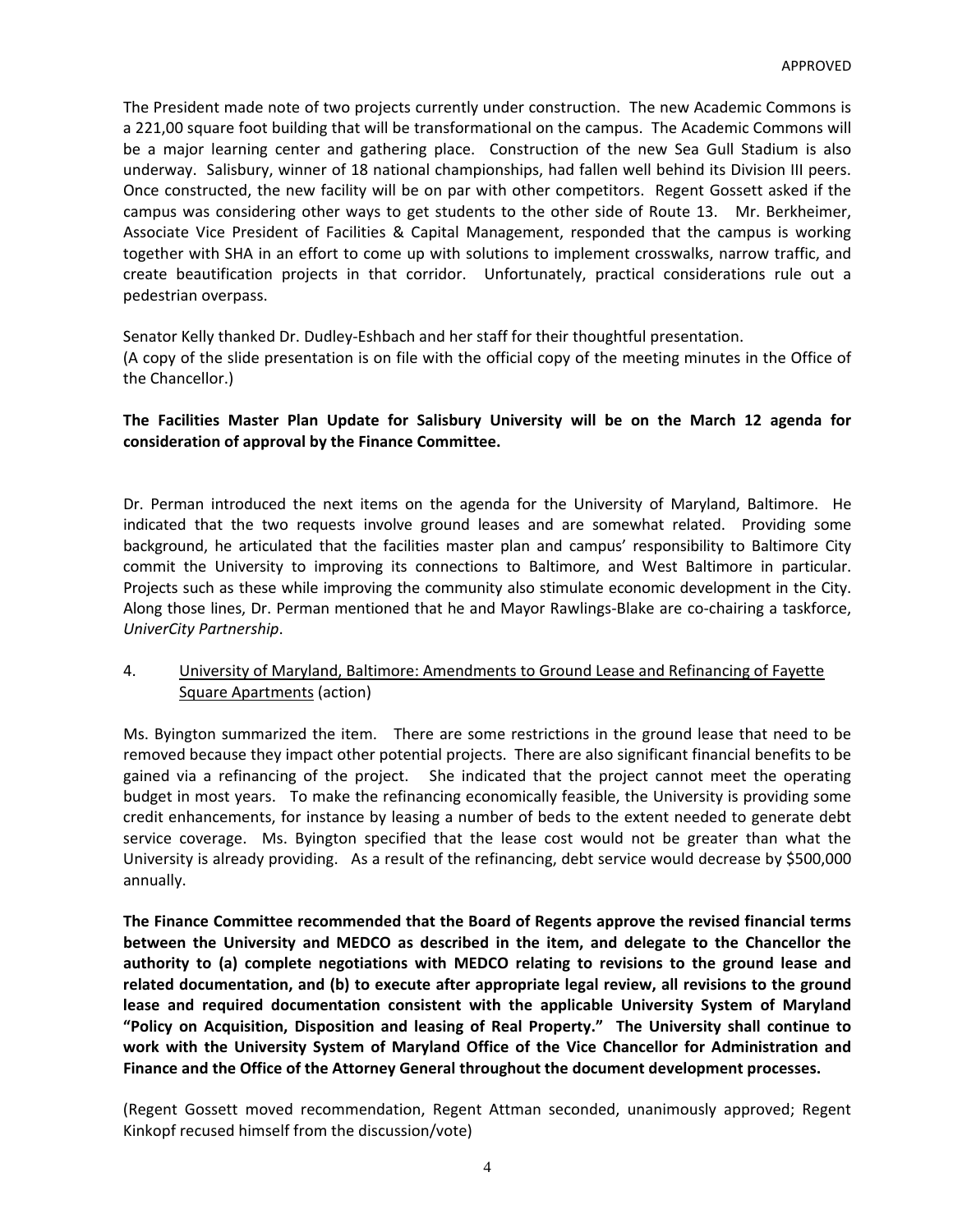5. University of Maryland, Baltimore: Creation of Ground Lease on 100 N. Eutaw Street, 410 ‐ 412 W. Fayette Street, 414‐ 418 W. Fayette Street and 405 Marion Street, Baltimore, Maryland (action)

The University is seeking approval to enter into a 75‐year ground lease for the purpose of developing four University‐owned properties. A proposed project was approved by the Board of Regents many years ago, but that development did not materialize.

**The Finance Committee recommended that the Board of Regents approve the terms of the negotiated term sheet, including the option for the developer to purchase the underlying interest in the property after substantial completion of the construction for the University properties located at 100 N. Eutaw** Street, 410 - 412 W. Fayette Street, 414- 418 W. Fayette Street and 405 Marion Street in Baltimore **City; and, delegate to the Chancellor the authority to execute, after appropriate legal review, all documentation required to establish a 75‐year ground lease as described above, consistent with the University System of Maryland Policy and Procedures on the Acquisition and Disposition of Real Property. The University shall continue to work with the University System of Maryland Office of the Vice Chancellor for Administration and Finance and the Office of the Attorney General throughout the ground lease development processes. If there are any substantial changes to the negotiated ground** lease terms as the document is being developed, UMB shall return to the Board of Regents to approve **those changes.**

(Regent Gossett moved recommendation, Regent Attman seconded, unanimously approved)

6. University of Maryland, College Park: Sale of Land to Prince George's County to Provide a Rightof‐Way for a Crossing over CSX Tracks between Cafritz Development Site and River Road (action)

Mr. Vivona summarized the item, reminding the members of the committee that the matter had come before them previously. The item involves an easement near the western edge of the University's Golub property. The University will grant a right‐of‐way through University property to provide access for a crossing of the CSX to River Road and Kenilworth Avenue. The planned crossing will also provide access to the University's research park community. A developer intends to create a mixed-use development on 37.5 acres that is referred to as the Cafritz Property. The sale of land will provide the County with some flexibility. The closing will take place following actions by the Board of Regents and Board of Public Works, and then only once certain conditions of sale are met.

**The Finance Committee recommended that the Board of Regents approve for the University of Maryland, College Park the disposition by sale of approximately 3.6 acres of University land located** within that tract known as the Golub parcel to Prince George's County in the amount of \$425,000 per **acre for the purpose of providing access to the proposed mixed‐use Cafritz development via the CSX Crossing under the terms and conditions described in the item and others that might be appropriate; and, delegate to the Chancellor the authority to execute, after appropriate legal review, all documentation required for the disposition, consistent with applicable University System of Maryland Policy "Acquisition and Disposition of Real Property." The University shall continue to work with the USM Office of the Chief Operating Officer/Vice Chancellor for Administration and Finance throughout the disposition process.**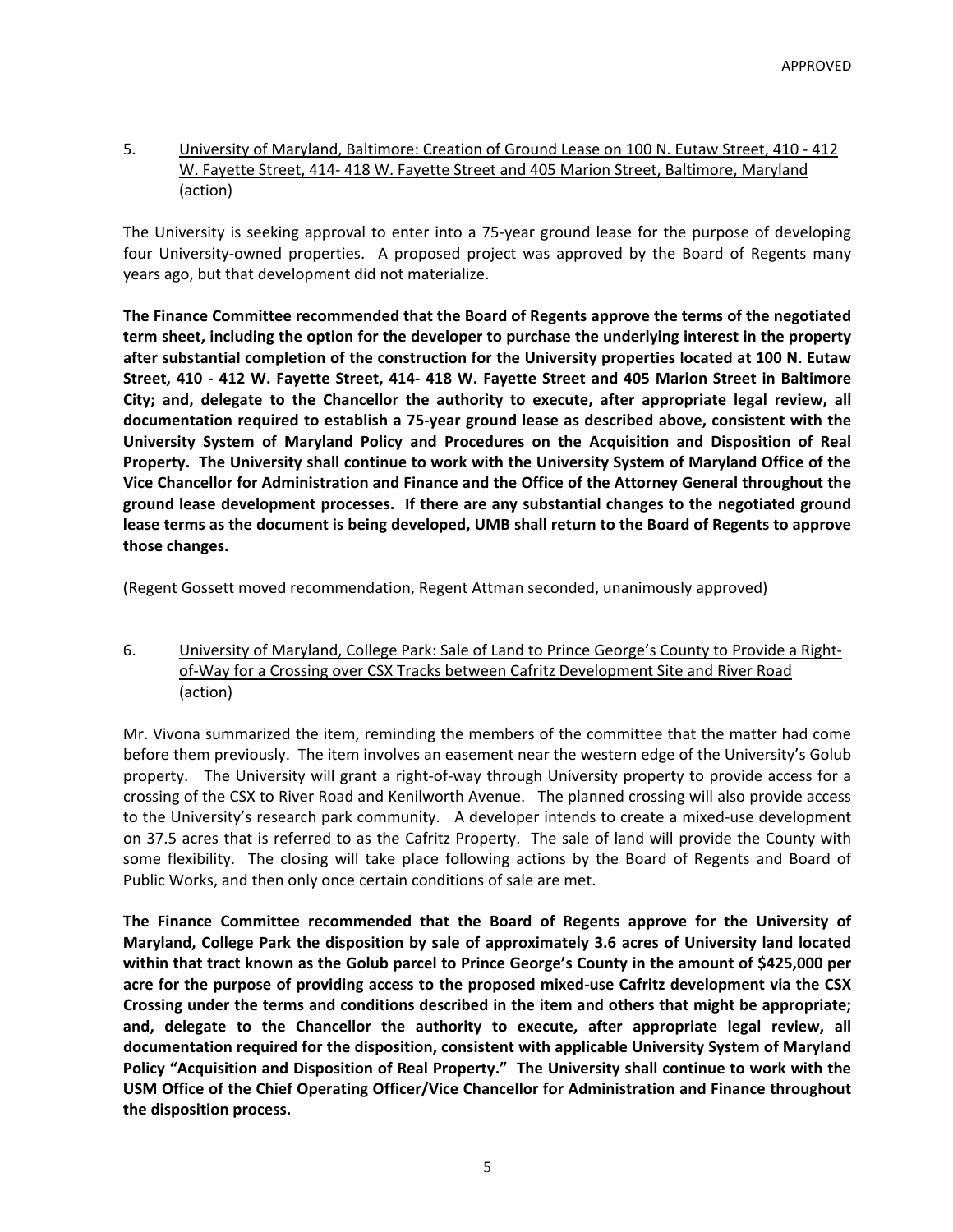(Regent Slater moved recommendation, Senator Kelly seconded, unanimously approved)

#### 7. Towson University: Increase Funding Authorization for West Village Housing Phases 3 & 4 (action)

Mr. Vivona pointed out that the project is part of a much larger housing complex where the members of the committee had attended a recent Board meeting. Towson is a high growth institution, provides many degrees, and has an increasing demand for housing. The bids, unfortunately in a hot construction market, came in significantly over the original construction estimates. The University, which has been making strong fund balance contributions, will borrow money from its fund balance and repay the amount. This option should have a limited impact on the student rental rates.

**The Finance Committee recommended that the Board of Regents approve an increase to the total project cost authorization for Towson University for West Village Housing Phase 3 & 4 from \$85,150,000 to \$100,150,000 as described in the item.**

(Regent Gossett moved recommendation, Regent Attman seconded, unanimously approved)

8. University System of Maryland: Intercollegiate Athletics Division I Programs—Financial Results & Status Information and Presidential Assertions on Compliance with Policy Requirements (information)

In consideration of time, Mr. Vivona indicated that the information presented could be discussed in greater detail at a future meeting.

The public session was adjourned at 12:12 p.m.

Respectfully submitted,

 Senator Frank X. Kelly Chairman, Committee on Finance